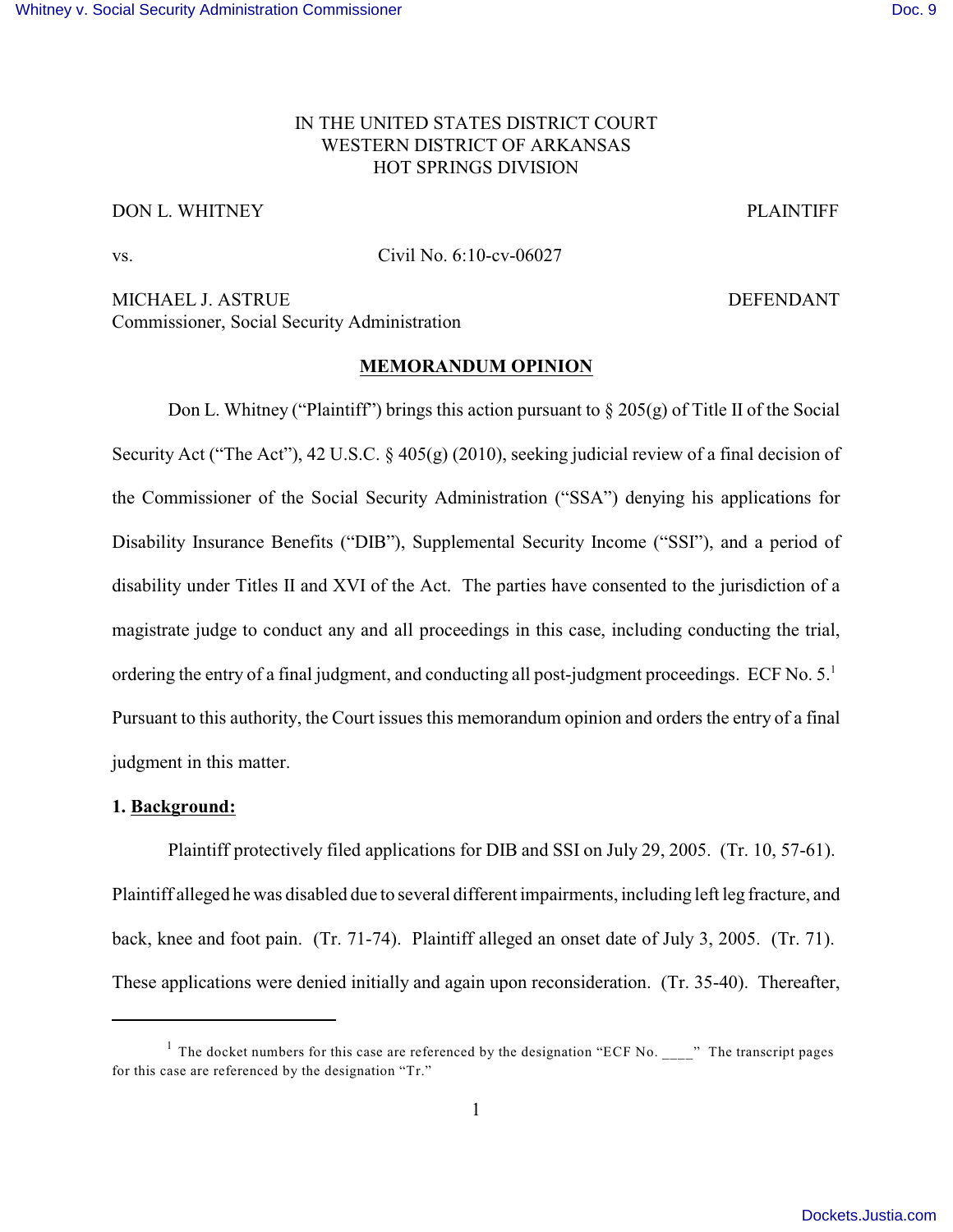Plaintiff requested an administrative hearing on his applications, and this hearing request was granted. (Tr. 34).

Plaintiff's administrative hearing was held on March 8, 2007 in Hot Springs, Arkansas. (Tr. 271-292). Plaintiff was present and was represented by counsel, William Mortiz, at this hearing. *Id.* Plaintiff and his wife, Debbie Whitney, testified at this hearing. *Id.* Vocational Expert ("VE") Nancy Hughes was present at this hearing, but did not testify. *Id.* At the time of this hearing, Plaintiff was forty-five (45) years old, which is defined as a "younger person" under 20 C.F.R. § 404.1563(c), and had a GED. (Tr. 275, 282).

On December 3, 2007, the ALJ entered an unfavorable decision denying Plaintiff's applications for DIB and SSI. (Tr. 10-19). In this decision, the ALJ determined Plaintiff met the insured status requirements of the Act through June 30, 2010. (Tr. 12, Finding 1). The ALJ determined Plaintiff had not engaged in Substantial Gainful Activity ("SGA") since July 3, 2005, his alleged onset date. (Tr. 12, Finding 2). The ALJ determined Plaintiff had the following severe impairments: fracture of the proximal tibia and symptomatic lumbar degenerative disc disease. (Tr. 12, Finding 3). The ALJ also determined Plaintiff's impairments did not meet or medically equal the requirements of any of the Listing of Impairments in Appendix 1 to Subpart P of Regulations No. 4 ("Listings"). (Tr. 13, Finding 4).

In this decision, theALJ evaluated Plaintiff's subjective complaints and determined his RFC. (Tr. 13-18, Finding 5). First, the ALJ evaluated Plaintiff's subjective complaints and found his claimed limitations were not entirely credible. *Id.* Second, the ALJ determined Plaintiff retained the RFC to perform the full range of sedentary work activity. *Id.*

The ALJ evaluated Plaintiff's Past Relevant Work ("PRW"). (Tr. 18, Finding 6). The ALJ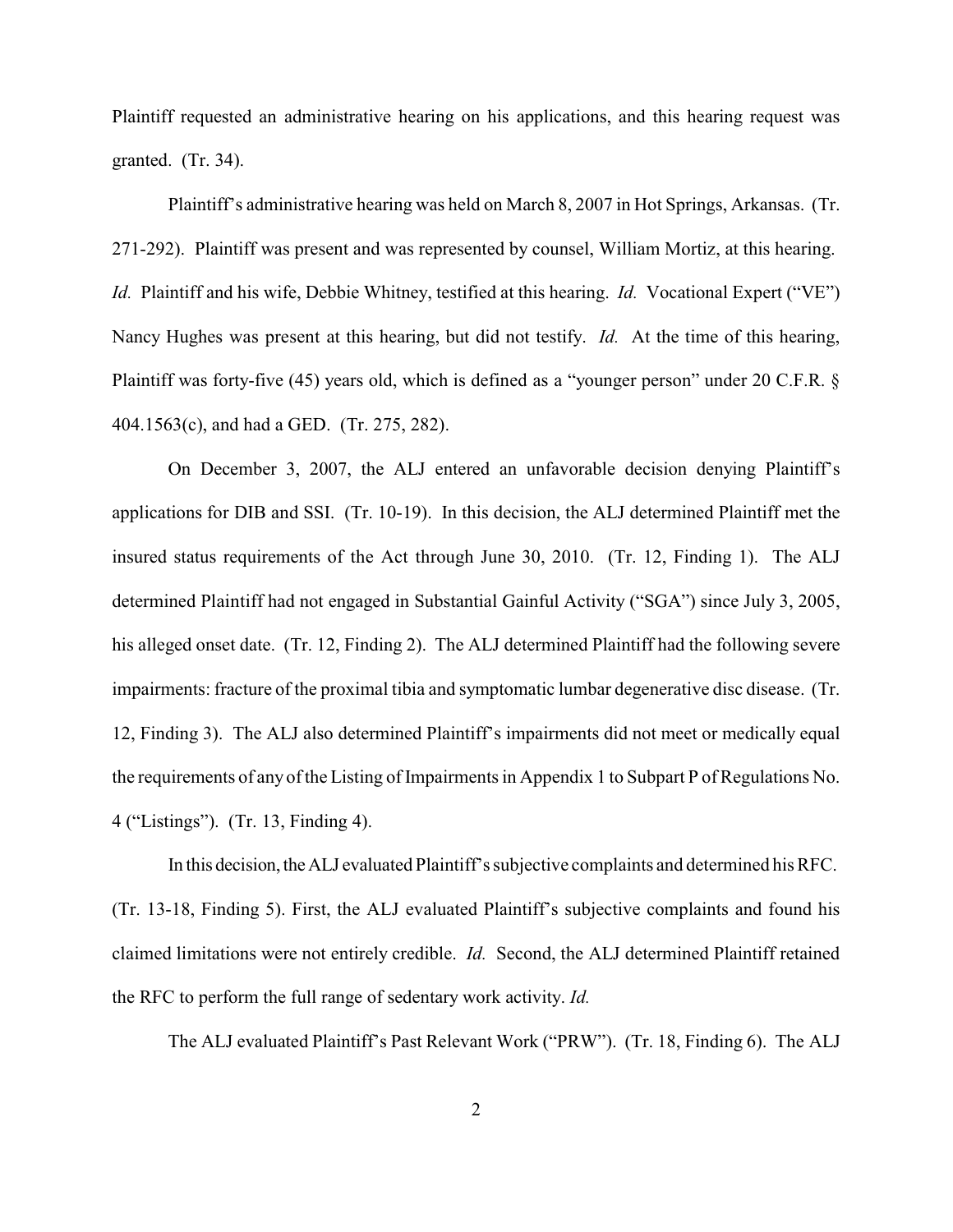determined Plaintiff's PRW included work as a roofer, shipping and routing clerk, and grocery store clerk. (Tr. 18). Based upon his RFC, the ALJ determined Plaintiff would be unable to perform this PRW. *Id.* 

The ALJ then used Medical-Vocational Guidelines Rule 201.27 to reach a conclusion of "not disabled," based on Plaintiff's age, education, vocational background, and residual functional capacity. *See* 20 C.F.R. pt. 404, subpt. P, app. 2, § 201.27. (Tr. 18-19, Finding 10). The ALJ then determined Plaintiff had not been under a "disability," as defined by the Act, at any time through the date of his decision. (Tr. 19, Finding 11).

Thereafter, Plaintiff requested the Appeals Council review the ALJ's unfavorable decision. (Tr. 270). *See* 20 C.F.R. § 404.968. The Appeals Council declined to review this unfavorable decision. (Tr. 3-5). On April 9, 2010, Plaintiff filed the present appeal. ECF No. 1. The Parties consented to the jurisdiction of this Court on April 21, 2010. ECF No. 5. Both Parties have filed appeal briefs. ECF Nos. 7-8. This case is now ready for decision.

### **2. Applicable Law:**

In reviewing this case, this Court is required to determine whether the Commissioner's findings are supported by substantial evidence on the record as a whole. *See* 42 U.S.C. § 405(g) (2006); *Ramirez v. Barnhart,* 292 F.3d 576, 583 (8th Cir. 2002). Substantial evidence is less than a preponderance of the evidence, but it is enough that a reasonable mind would find it adequate to support the Commissioner's decision. *See Johnson v. Apfel,* 240 F.3d 1145, 1147 (8th Cir. 2001). As long as there is substantial evidence in the record that supports the Commissioner's decision, the Court may not reverse it simply because substantial evidence exists in the record that would have supported a contrary outcome or because the Court would have decided the case differently. *See*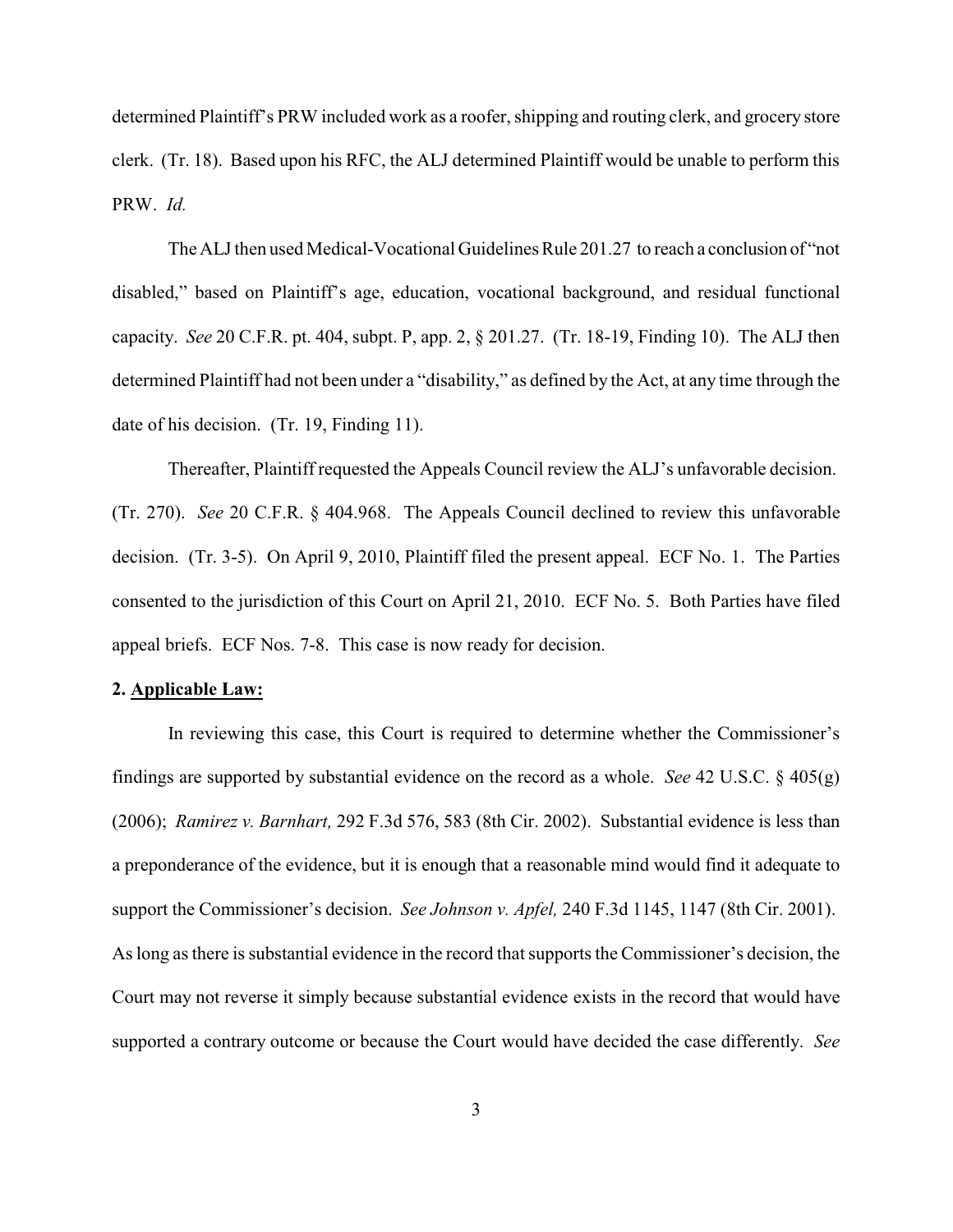*Haley v. Massanari,* 258 F.3d 742, 747 (8th Cir. 2001). If, after reviewing the record, it is possible to draw two inconsistent positions from the evidence and one of those positions represents the findings of the ALJ, the decision of the ALJ must be affirmed. *See Young v. Apfel,* 221 F.3d 1065, 1068 (8th Cir. 2000).

It is well established that a claimant for Social Security disability benefits has the burden of proving his or her disability by establishing a physical or mental disability that lasted at least one year and that prevents him or her from engaging in any substantial gainful activity. *See Cox v. Apfel*, 160 F.3d 1203, 1206 (8th Cir. 1998); 42 U.S.C. §§ 423(d)(1)(A), 1382c(a)(3)(A). The Act defines a "physical or mental impairment" as "an impairment that results from anatomical, physiological, or psychological abnormalities which are demonstrable by medically acceptable clinical and laboratory diagnostic techniques." 42 U.S.C. §§ 423(d)(3), 1382(3)(c). A plaintiff must show that his or her disability, not simply his or her impairment, has lasted for at least twelve consecutive months. *See* 42 U.S.C. § 423(d)(1)(A).

To determine whether the adult claimant suffers from a disability, the Commissioner uses the familiar five-step sequential evaluation. He determines: (1) whether the claimant is presently engaged in a "substantial gainful activity"; (2) whether the claimant has a severe impairment that significantly limits the claimant's physical or mental ability to perform basic work activities; (3) whether the claimant has an impairment that meets or equals a presumptively disabling impairment listed in the regulations (if so, the claimant is disabled without regard to age, education, and work experience); (4) whether the claimant has the Residual Functional Capacity (RFC) to perform his or her past relevant work; and (5) if the claimant cannot perform the past work, the burden shifts to the Commissioner to prove that there are other jobs in the national economy that the claimant can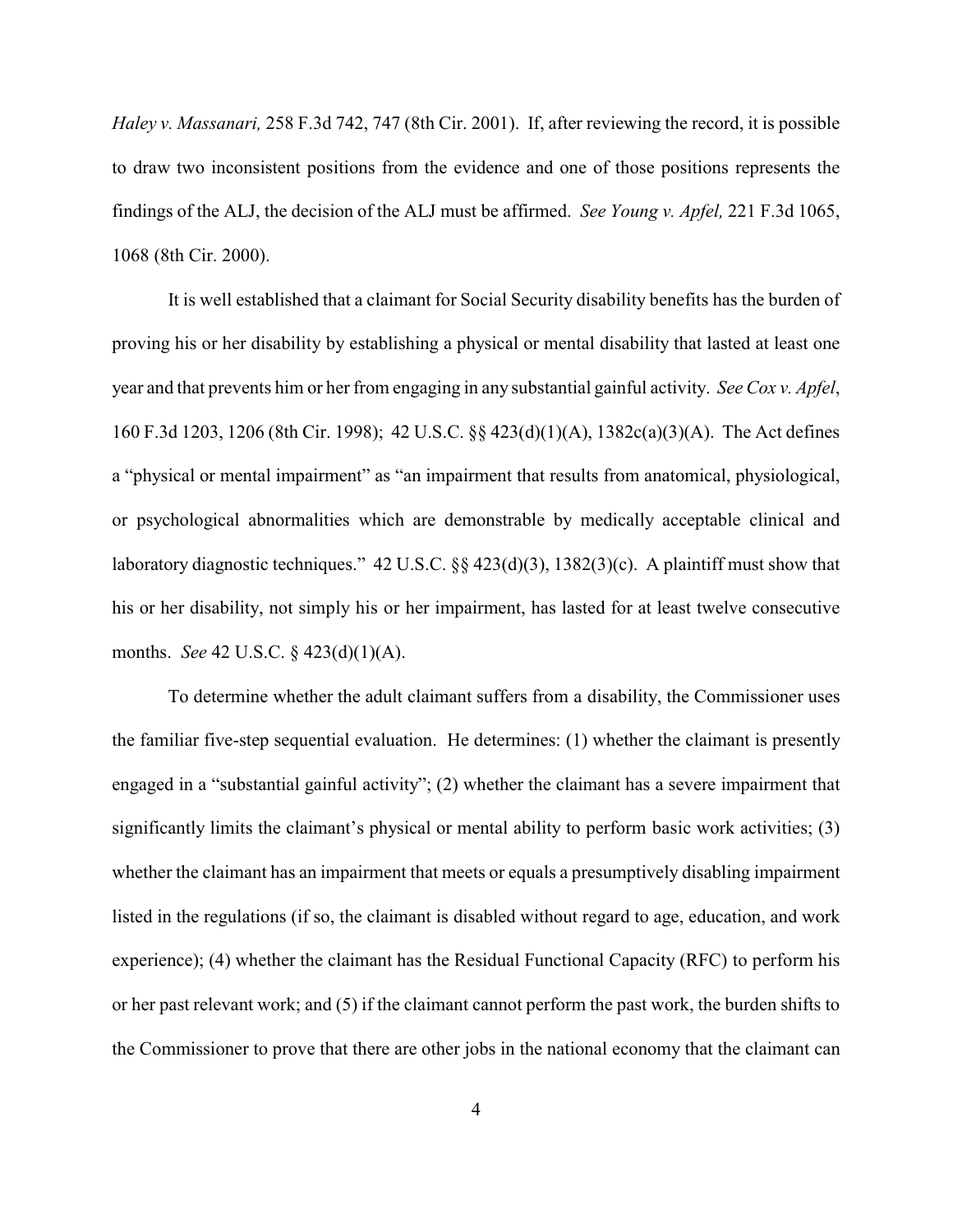perform. *See Cox,* 160 F.3d at 1206; 20 C.F.R. §§ 404.1520(a)-(f). The fact finder only considers the plaintiff's age, education, and work experience in light of his or her RFC if the final stage of this analysis is reached. *See* 20 C.F.R. §§ 404.1520, 416.920 (2003).

## **3. Discussion:**

In his appeal brief, Plaintiff claims the ALJ's disability determination is not supported by substantial evidence in the record. ECF No. 7 at 3-8. Specifically, Plaintiff claims the ALJ erred (1) in evaluating his subjective complaints, (2) by failing to properly develop the record, and (3) in evaluating his RFC. In response, the Defendant argues the ALJ did not err in any of his findings. ECF No. 8. Because this Court finds the ALJ improperly evaluated Plaintiff's subjective complaints, this Court will only address this issue Plaintiff raised.

In assessing the credibility of a claimant, the ALJ is required to examine and to apply the five factors from *Polaski v. Heckler,* 739 F.2d 1320 (8th Cir. 1984) or from 20 C.F.R. § 404.1529 and 20 C.F.R. § 416.929. *See Shultz v. Astrue,* 479 F.3d 979, 983 (2007). The factors to consider are <sup>2</sup> as follows: (1) the claimant's daily activities; (2) the duration, frequency, and intensity of the pain; (3) the precipitating and aggravating factors; (4) the dosage, effectiveness, and side effects of medication; and (5) the functional restrictions. *See Polaski,* 739 at 1322.

The factors must be analyzed and considered in light of the claimant's subjective complaints of pain. *See id.* The ALJ is not required to methodically discuss each factor as long as the ALJ

<sup>&</sup>lt;sup>2</sup> Social Security Regulations 20 C.F.R. § 404.1529 and 20 C.F.R. § 416.929 require the analysis of two additional factors: (1) "treatment, other than medication, you receive or have received for relief of your pain or other symptoms" and (2) "any measures you use or have used to relieve your pain or symptoms (e.g., lying flat on your back, standing for 15 to 20 minutes every hour, sleeping on a board, etc.)." However, under *Polaski* and its progeny, the Eighth Circuit has not yet required the analysis of these additional factors. *See Shultz v. Astrue,* 479 F.3d 979, 983 (2007). Thus, this Court will not require the analysis of these additional factors in this case.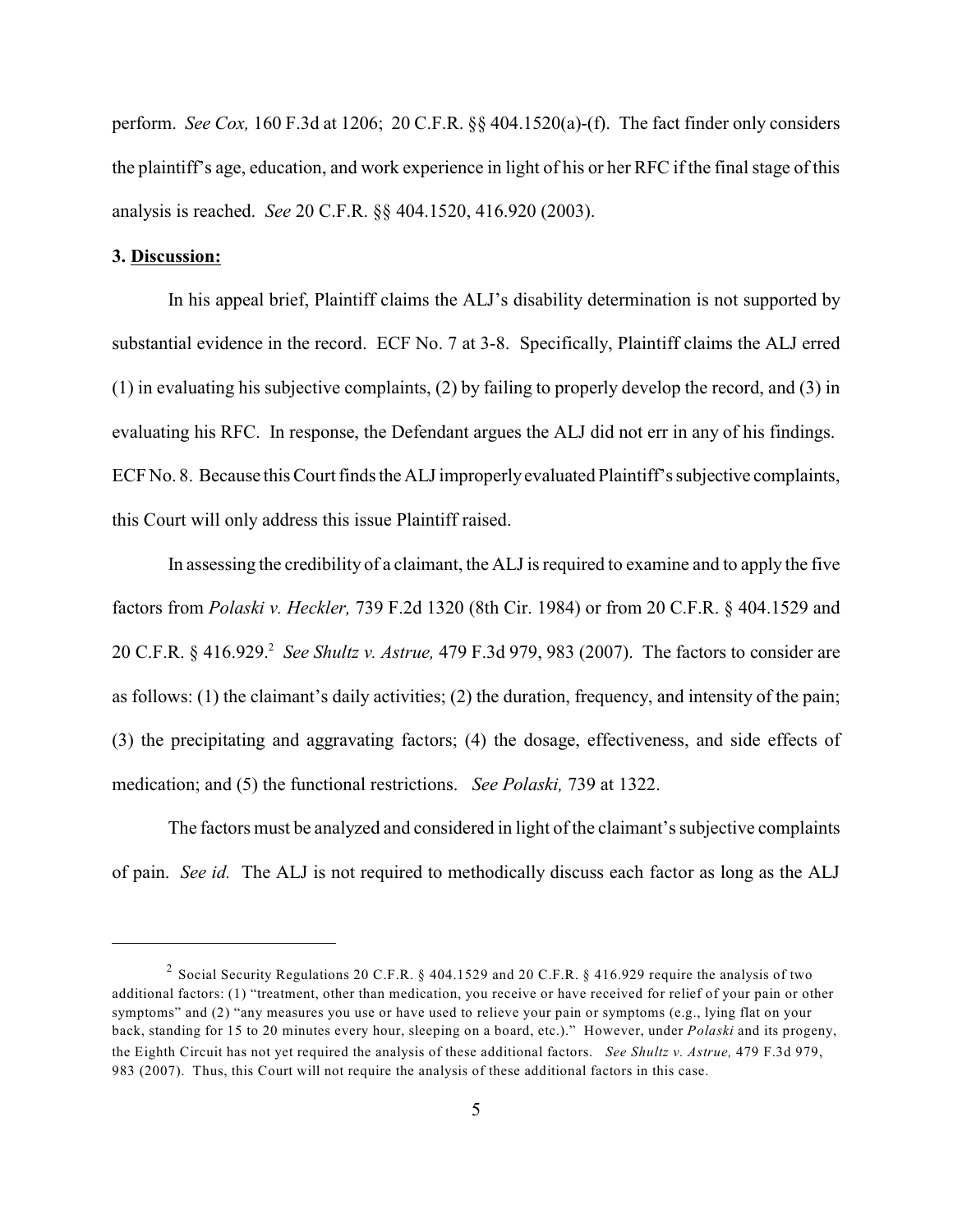acknowledges and examines these factors prior to discounting the claimant's subjective complaints. *See Lowe v. Apfel,* 226 F.3d 969, 971-72 (8th Cir. 2000). As long as the ALJ properly applies these five factors and gives several valid reasons for finding that the Plaintiff's subjective complaints are not entirely credible, the ALJ's credibility determination is entitled to deference. *See id.*; *Cox v. Barnhart,* 471 F.3d 902, 907 (8th Cir. 2006). The ALJ, however, cannot discount Plaintiff's subjective complaints "solely because the objective medical evidence does not fully support them [the subjective complaints]." *Polaski,* 739 F.2d at 1322.

When discounting a claimant's complaint of pain, the ALJ must make a specific credibility determination, articulating the reasons for discrediting the testimony, addressing any inconsistencies, and discussing the *Polaski* factors. *See Baker v. Apfel,* 159 F.3d 1140, 1144 (8th Cir. 1998). The inability to work without some pain or discomfort is not a sufficient reason to find a Plaintiff disabled within the strict definition of the Act. The issue is not the existence of pain, but whether the pain a Plaintiff experiences precludes the performance of substantial gainful activity. *See Thomas v. Sullivan*, 928 F.2d 255, 259 (8th Cir. 1991).

In the present action, the ALJ did not perform a proper *Polaski* analysis. Instead of evaluating the *Polaski* factors and noting inconsistencies between Plaintiff's subjective complaints and the evidence in the record, the ALJ merely stated the *Polaski* factors, summarized Plaintiff's medical records, and listed Plaintiff's subjective complaints of disabling limitations.

The Defendant argues in his brief some points in support of the argument that the ALJ performed a proper *Polaski* analysis. ECF No. 8, Pg. 9. These included: (A) Plaintiff resumed working approximately 20 hours per week at a convenience store after his injury which was same schedule as prior to his leg injury and (B) Although Plaintiff testified he quit school due to the